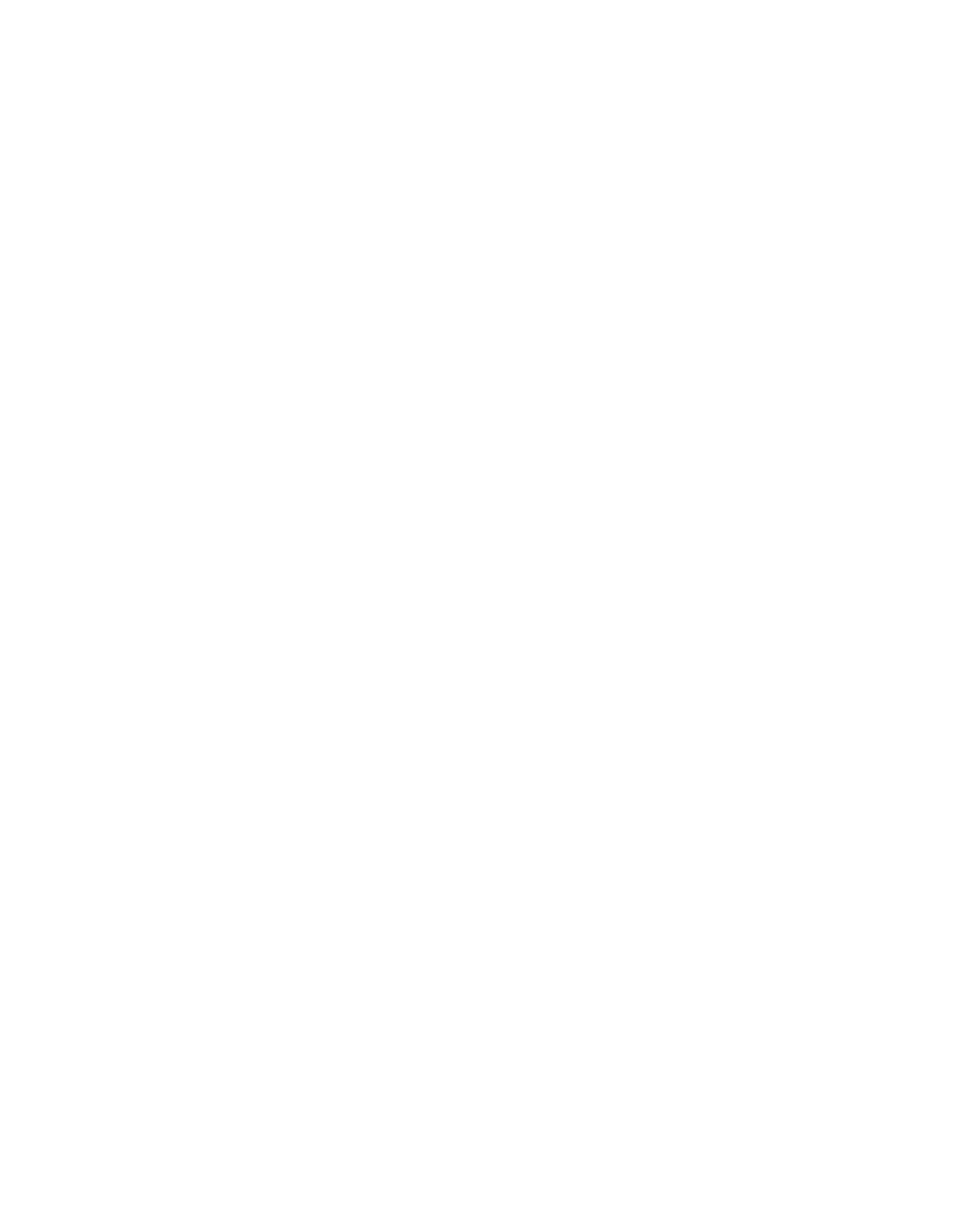# **Friends or Foes?**

# **Table of Contents**

|                                                                    | Page |
|--------------------------------------------------------------------|------|
|                                                                    |      |
| <b>Insects</b> - <i>Classification and Metamorphosis</i> 418 - 443 |      |
|                                                                    |      |
| <b>Beneficial Insects - Insect Products and Benefits457 - 472</b>  |      |
|                                                                    |      |





**Florida Ag in the Classroom**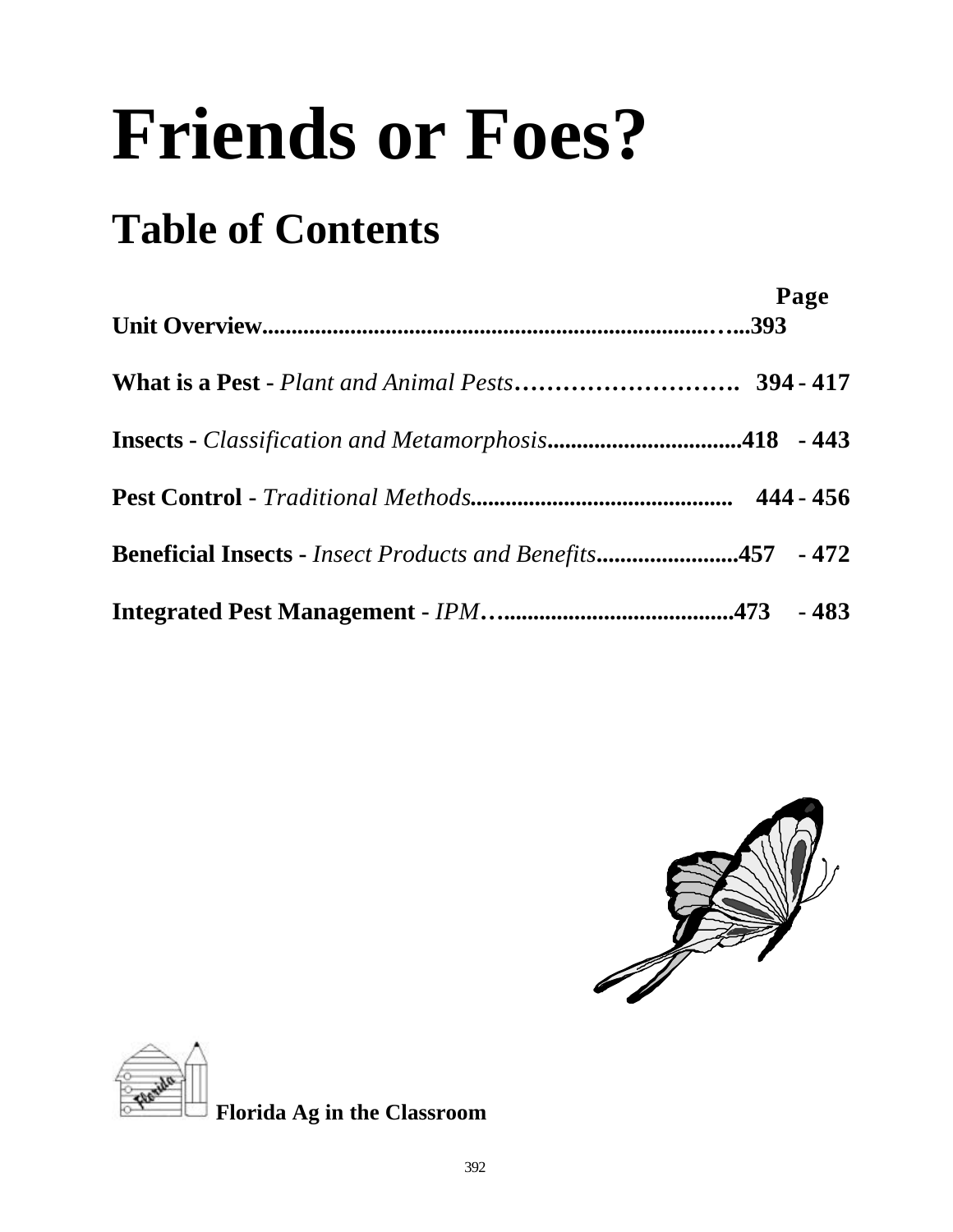# **Friends or Foes?**

### **Unit Overview**

**Unit Description:** Pests can be harmful to the agricultural industry and humans. One of those pests, insects, can be either harmful or beneficial. Students will learn both beneficial and harmful interactions that humans and insects have. Students will learn about the gradual or complete metamorphosis that make up insects' life cycle. They will also learn about Integrated Pest Management or the minimization of pesticide use to control harmful risks to crops.

| <b>Sunshine State Standards:</b> |                   |  |  |  |
|----------------------------------|-------------------|--|--|--|
| LA.A.2.3.1                       | MA.A.3.3.2        |  |  |  |
| LA.A.2.3.5                       | <b>MA.A.3.3.3</b> |  |  |  |
| LA.B.1.3.1                       | <b>MA.B.3.3.1</b> |  |  |  |
| LA.B.2.3.4                       | <b>MA.D.1.3.2</b> |  |  |  |
| LA.E.1.3.3                       | <b>MA.E.1.3.1</b> |  |  |  |
| LA.E.1.3.4                       | <b>SS.A.1.3.1</b> |  |  |  |
| <b>SC.F.1.3.1</b>                | SS.A.1.3.2        |  |  |  |
| <b>SC.F.1.3.7</b>                | SS.A.2.3.3        |  |  |  |
| <b>SC.G.1.3.3</b>                | SS.A.3.3.3        |  |  |  |
| <b>SC.G.1.3.4</b>                |                   |  |  |  |

#### **Pre-Tests/Post-Tests:**

Several lessons have pre- and post-tests for your utilization, where appropriate.

#### **Grade Levels - Middle School**

**Subjects - Science, Social Studies, Mathematics, Language Arts**

#### **Objectives:** The students will:

- 1. define and describe pests.
- 2. describe pest categories and categorize pests into the appropriate category.
- 3. explore folklore and arts as it involves one segment of pests, insects.
- 4. use the Internet to obtain information about pests and their influence on human history, beneficial insects, pest control.
- 5. collect and identify various insects.
- 6. differentiate between gradual and complete metamorphosis.
- 7. determine the type of metamorphosis their collected insects undergo.
- 8. identify insects harmful to agricultural crops, animals, and humans and identify pest damage.
- 9. assess the severity of pests in a crop field.
- 10. determine the type and the amount of pest control to use to minimize pest damage.
- 11. identify and describe five beneficial insects.
- 12. read about and answer questions about Africanized honeybees.
- 13. explain integrated pest management.
- 14. discuss alternative pest control techniques.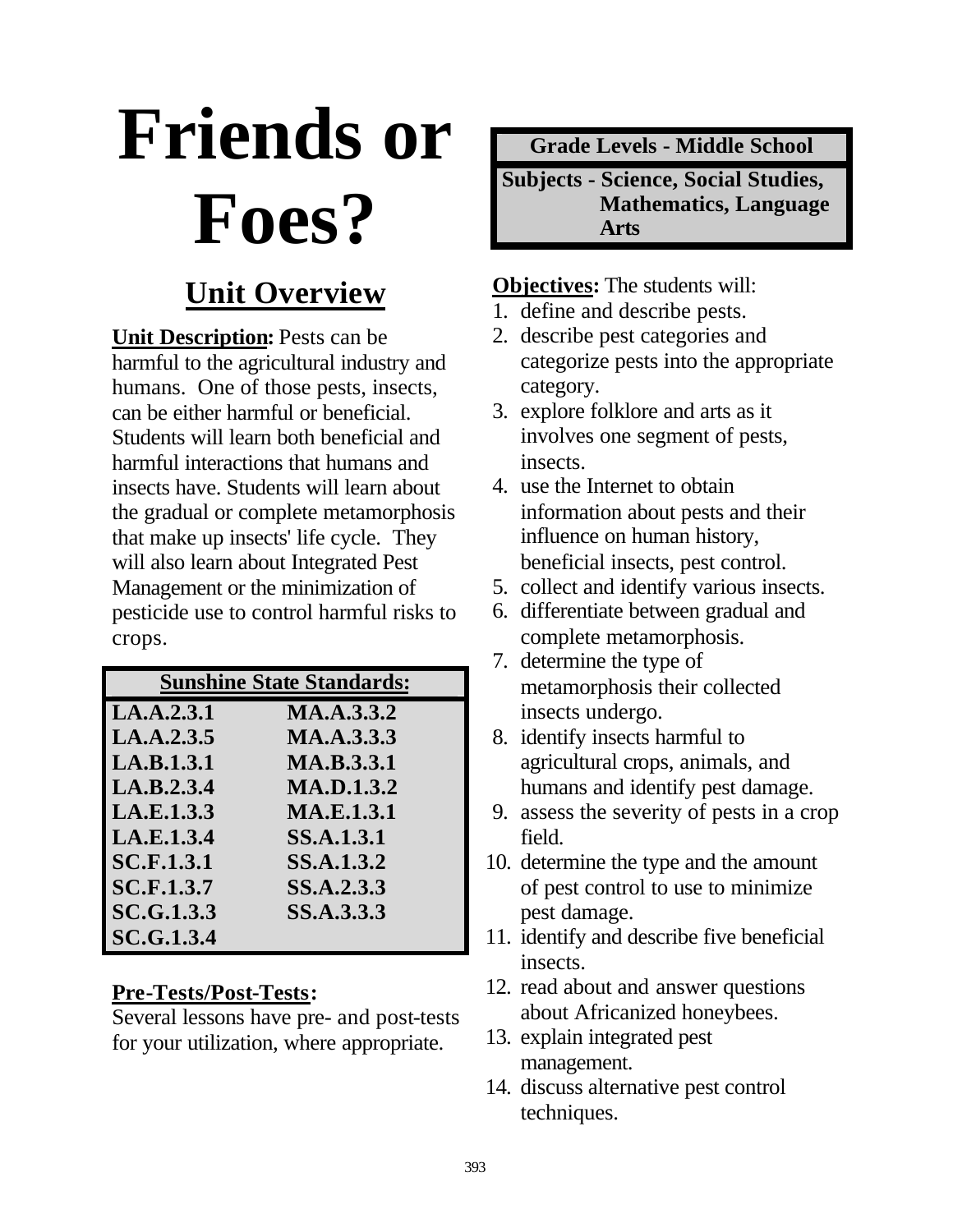# **Beneficial Florida Ag in the Classroom**



# **Insects**

**Brief Description**: This lesson will further familiarize students with the role of beneficial insects in daily human life.

#### **Objectives:** Students will be able to:

- $\bullet$  identify and describe five beneficial insects.
- **2** use the Internet to obtain information about beneficial insects.
- $\bullet$  read and answer questions about Africanized honeybees.

#### **Sunshine State Standards:**

| SC.F.1.3.1 | understands that living    |
|------------|----------------------------|
|            | things are composed of     |
|            | major systems that         |
|            | function in reproduction,  |
|            | growth, maintenance, and   |
|            | regulation.                |
| LA.A.2.3.5 | locates, organizes and     |
|            | interprets written         |
|            | information for a variety  |
|            | of purposes, including     |
|            | classroom research,        |
|            | collaborative decision     |
|            | making and performing a    |
|            | school or real-world task. |
| LA.B.2.3.4 | uses electronic technology |
|            | including databases and    |
|            | software to gather         |
|            | information and com-       |
|            | municate new knowledge.    |
|            |                            |

#### **Life Skills:**

- **O** Acquiring, Analyzing and Using Information
- <sup>2</sup> Understanding Systems

#### *Language Arts, Science**Friends or Foes? - Lesson #4*

#### **Materials:**

- Copies of *Africanized Honey Bees* and *Reading for Content* question pages
- Computers with access to the Internet
- Copies of *Insect Pollinators of Cultivated Crop Plants*

**Time:** three, 45 minute class periods, plus time for Internet research

#### **Preparation:**

- Make copies of *Africanized Honey Bees* and *Reading for Content* question pages.
- Arrange for computers with access to the Internet.
- Make copies of *Insect Pollinators of Cultivated Crop Plants.*

#### **Vocabulary:** beneficial insects

#### **Background:**

#### **Beneficial Insects:**

Insects can directly provide several products we use in our daily lives. Silk from the silkworm, shellac from the lac scale, butterflies for jewelry, honey from honeybees, and dye from the cochineal scale. These are examples of insects which provide a primary benefit to man. Moreover, insects also provide many secondary or indirect benefits to man. For example, pollination of fruit and nut crops, biocontrol agents of weeds and insects, and as scavengers of carrion.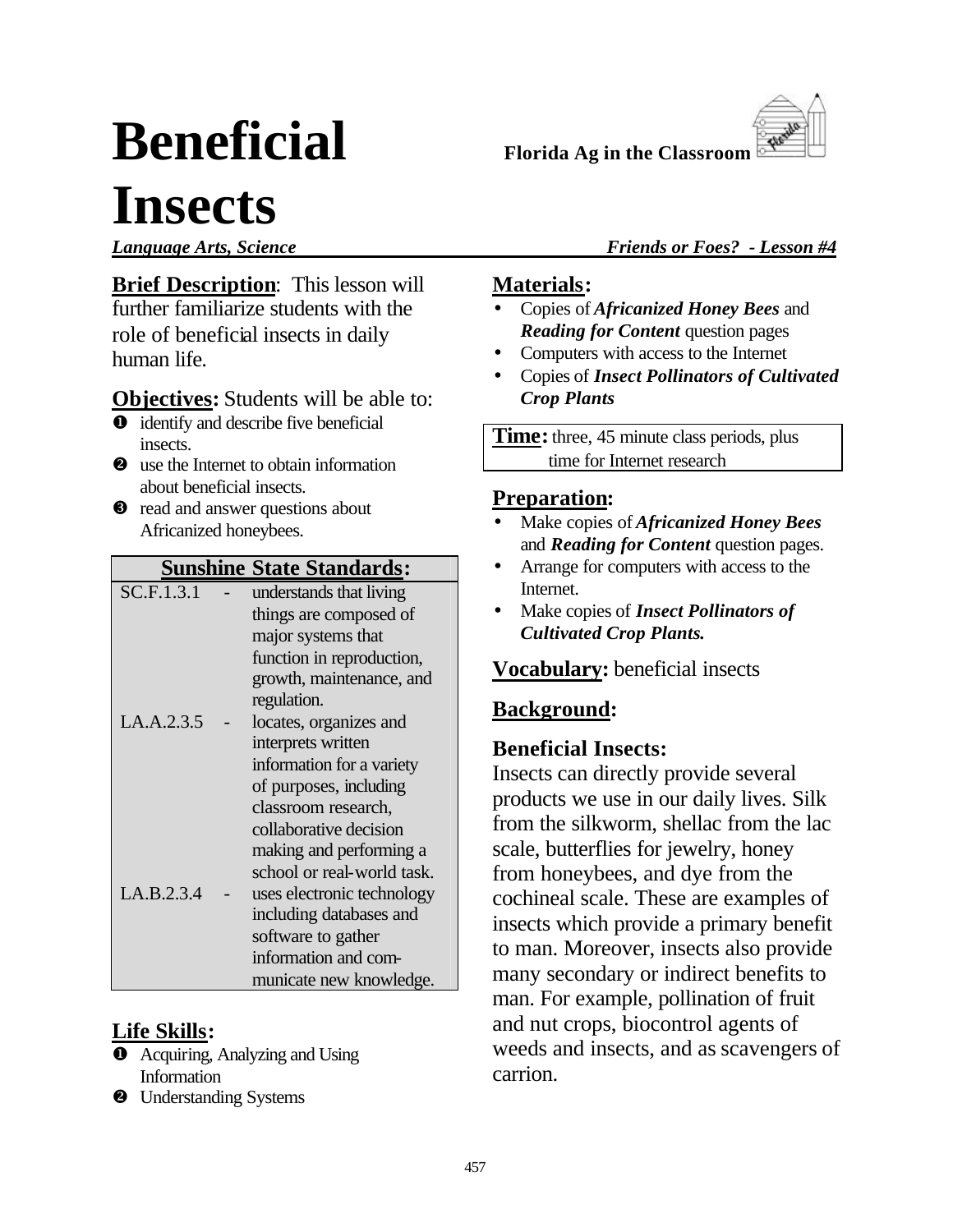As beneficial insects that are used to control other damaging insects, these few insects can have a tremendous impact.



Dragonflies - These insects reduce the population of mosquitoes and other aquatic flies.

Lady beetles - There are 5,000 species worldwide and are one of the most beneficial insects in Florida. Adults and larvae feed on aphids, mites, and immature scale insects.



Earwigs - These prey upon insects such as chinch bugs, small mole crickets, and other insects on the soil surface.

Praying Mantis - These green or brown insects feed on a wide array of other insects including other



praying mantises.

Green Lacewing - These insects feed on aphids and nectar as adults. In the larvae stage they eat aphids, small caterpillars, and beetles.



#### **Honey Bees**

The honeybee is perhaps the bestknown and respected insect in the world. When the Europeans first came to America, they found many flowers, fruits, and vegetables, but no honeybees*.* Honeybees are not native to the Americas. In fact, honeybees were not introduced into the New World until the 17th century and were called by Native Americans the white man's fly. During the 1600s, settlers brought honeybee colonies with them from Europe, hence the name European honeybees. The honeybee is a very efficient pollen gatherer and today is the most important pollinator of our commercial crops.

Today, honeybees are commonly seen visiting flowers to gather nectar needed to produce the sweet food product, honey, that is associated with this insect. In the process of visiting blossoms, honeybees pollinate cultivated crops valued at \$30 billion annually. Additionally, honeybees play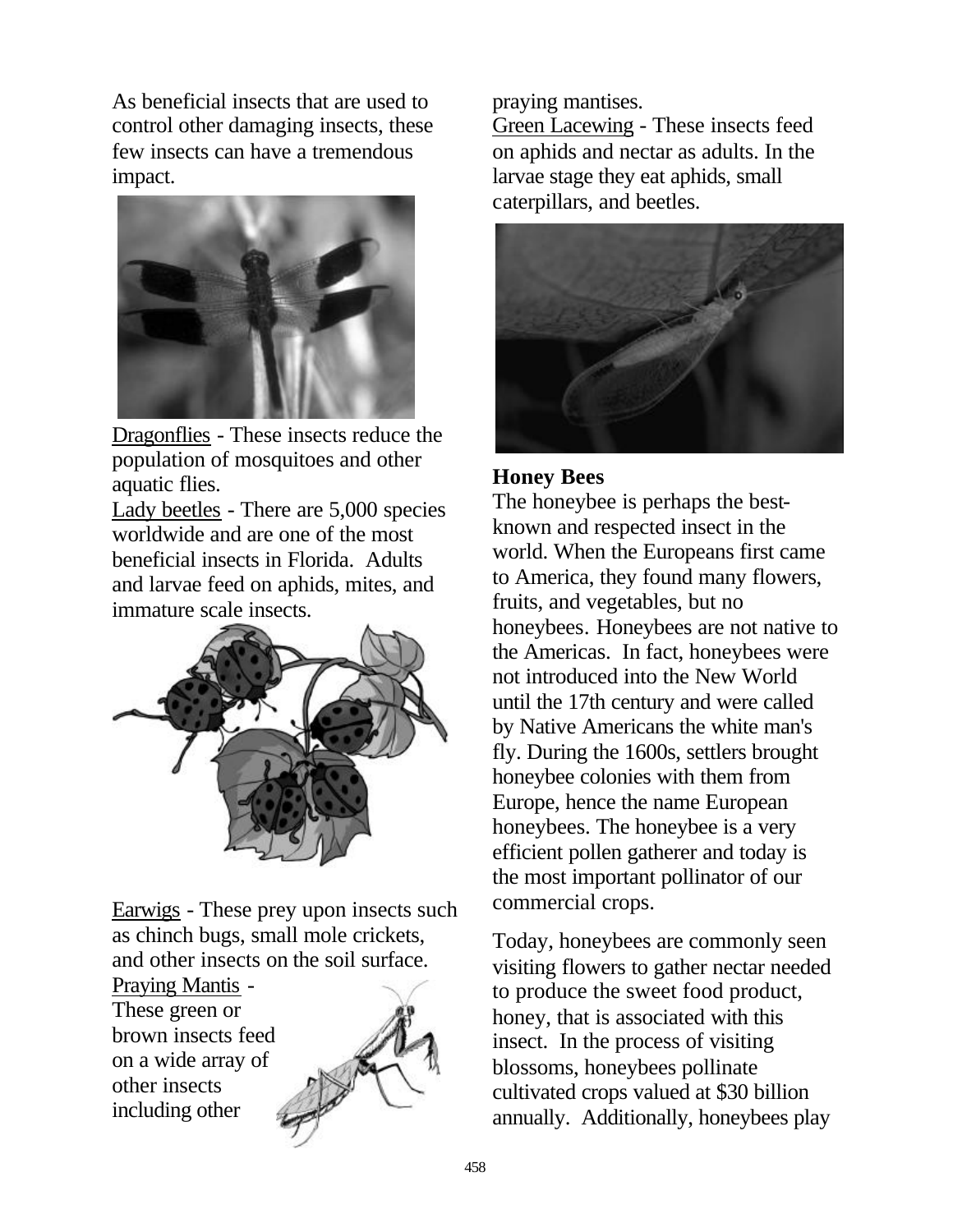an important role in pollinating plants that are necessary for wildlife. Bees have numerous predators, including humans that take the honey, pollen, and beeswax that the colony produces for its survival. Consequently, honeybees have developed effective colony defense strategies. If unprovoked, honeybees rarely use their stingers; but if they do sting, they only do it once and die soon afterwards.

#### **Honey**

The major raw material for honey is nectar gathered from plant nectaries. A small percentage of



honey is made from honeydew secreted by aphids. Most nectars contain water and sugar, mainly sucrose; the same sugar that is in table sugar. As the nectar is converted to honey, the water content is reduced to between 16 and 19 percent and the glucose is converted by invertase mainly to fructose (the most sweet common sugar) and glucose (the least sweet sugar, corn syrup). Each nectar also contains a unique blend of pigments, nutrients, and other components. This is what gives honey different tastes depending on the major nectar source. Honey also contains many vitamins, but often in concentrations too low to be used as a supplement.

As honey ages, it crystallizes; you have probably noticed this in your own honey jar. But, honey very rarely spoils; 3000-year-old honey has been found in the tombs of the pharaohs. In fact, honey can be used as an antiseptic.

#### **Wax**

It is estimated that a bee consumes 6 to 10 pounds (3 to 4.5 kg) of honey for each pound of the wax that it secretes in small flakes from glands on the underside of its abdomen. The beeswax is obtained, after removal of the honey, by melting the honeycomb, straining the wax to remove impurities, and pressing the residue to extract any



remaining wax. The purified wax is then poured into molds to solidify. Color and quality are preserved by melting the wax in water, avoiding direct heat; the wax may also be bleached. Beeswax is used for candles (religious ordinances often specify its use for church ceremonial candles), for artificial fruit and flowers, and for modeling wax. It is also an ingredient in the manufacture of furniture and floor waxes, leather dressings, waxed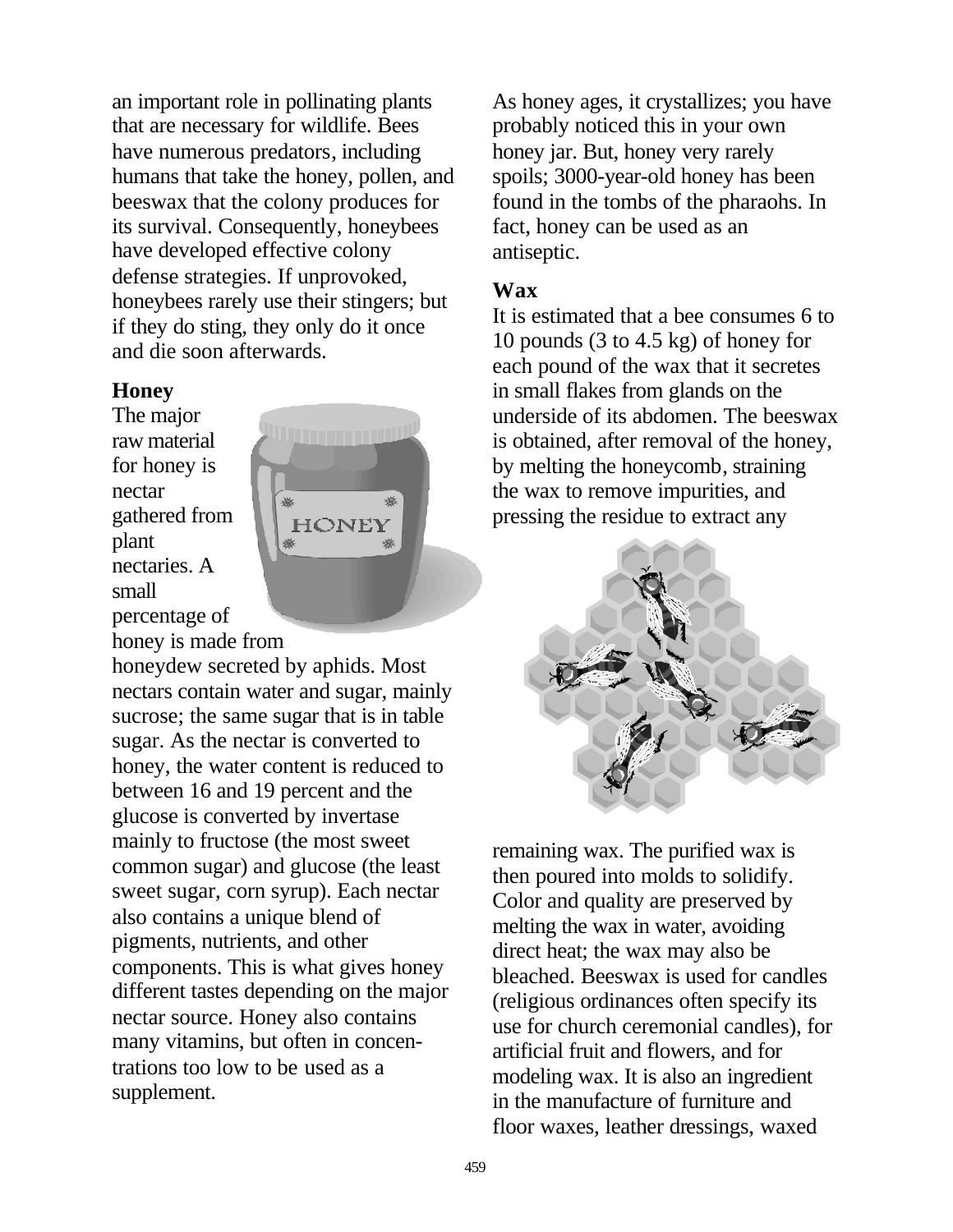paper, lithographic inks, cosmetics, and ointments.

#### **Shellac**

Shellac has been used since 1200 BC, and is made from an insect called the lac scale. The lac scale is a native of India and Burma and its host plant is related to the fig trees. The word lac is derived from the Sanskrit word, laksha that means 100,000 and refers to the large number of the minute insects required to produce lac. All female scale insects are wingless and the lac females cover their bodies with a resinous secretion. The resin hardens into a shield. Because the lac insect is sedentary, densities on branches can become very high. Branches on the host tree that become highly coated with the resin are referred to as a stick lac. The stick lac is ground up to free the lac granules that are crushed and boiled in water. The lac floats to the surface of the water and is skimmed from the surface and dried in the sun. After the lac is dried, it is placed in burlap bags and stretched over a fire. As it is heated, the bags are twisted and the melted lac drips out. Before the lac hardens it is stretched like toffee. After the lac hardens, it is broken up into pieces and sold. About 17,000 to 90,000 lac insects are needed to produce a pound of lac.

Besides shellac, lac is the basic ingredient of an amazing list of articles; stiffening agents in the toes and soles of shoes and felt hats, shoe polishes, artificial fruits, lithographic ink, glazes

in confections, phonographic records, playing card finishes, and hair dyes.

#### **Dyes**

Another scale insect that is used by man is the cochineal scale. It feeds on cacti in Mexico and is used to produce a carmine colored dye. The Aztecs used cochineal to produce a red dye for use in foodstuffs and painting. The Spaniards enslaved the Aztecs to produce the dye, which was shipped back to Spain. The insects are carefully brushed from the cacti into bags and are then killed by immersion in hot water or by exposure to sunlight, steam, or the heat of an oven; much of the variety in the appearance of commercial cochineal is caused by the differing modes of treatment. It takes about 70,000 insects to make one pound of cochineal. Although for most uses cochineal has been replaced by synthetic dyes, it continues to be used as a coloring agent in cosmetics and beverages. Many other scale insects have also been used to make dyes. The Greeks used kermes, a brilliant red dye, and it was so prized by the Romans that the insects were used as tribute from conquered nations. Margarodes, another dye produced from scale insects, was harvested about the time of feast day for St. John; hence it was called St. John's Blood.

#### **Ink**

The Aleppo gall has been used since the time of the Greeks as a nonfading ink. It is also used by the United States Treasury in the formula for money ink. The gall is made by a small wasp; the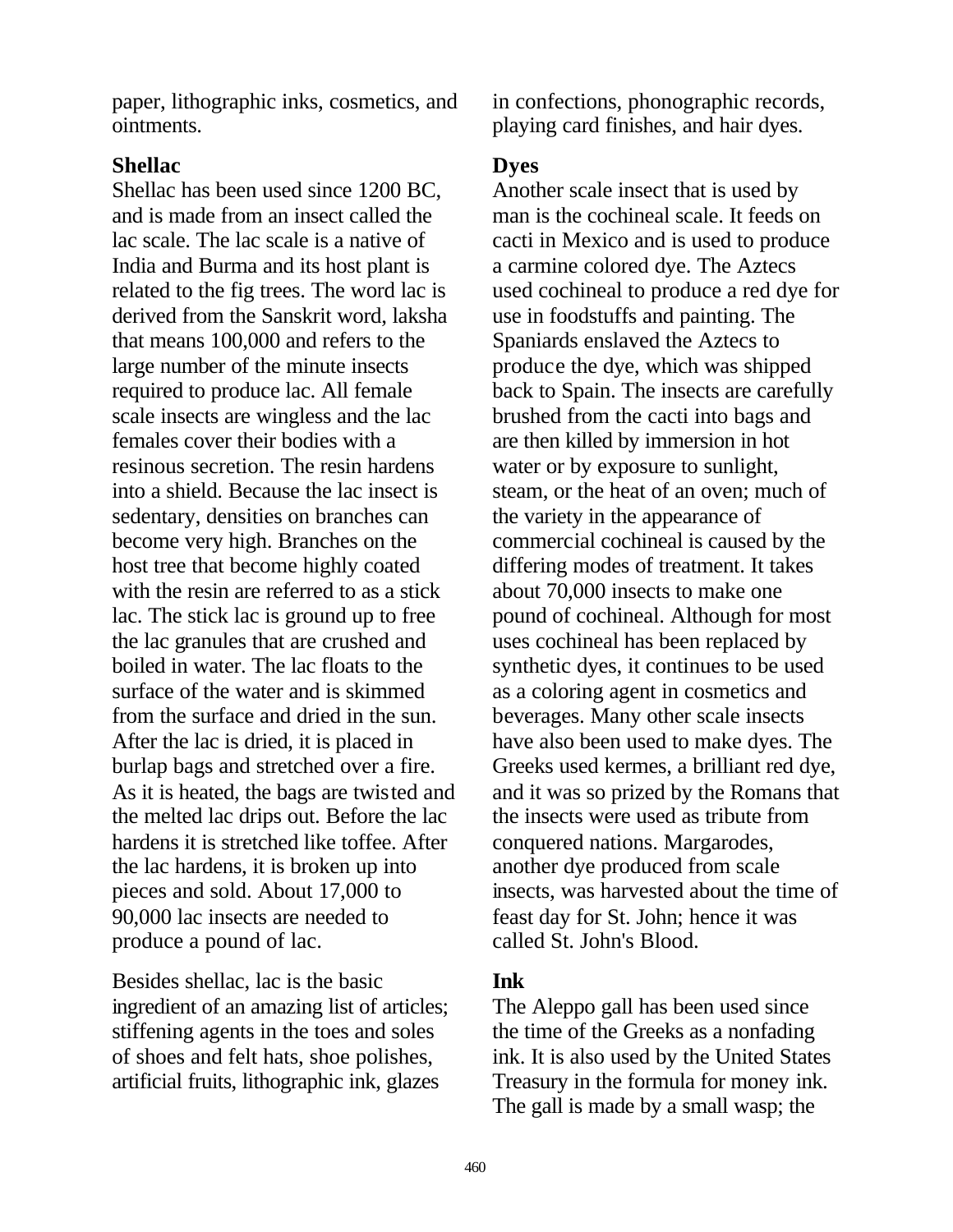female deposits an egg on oak trees found in Eastern Europe and in western Asia. Once the larva starts to feed, the plant reacts by forming a cancerous like growth, called a gall. There are many types of insect galls, you have probably seen the one which forms on golden rod.

#### **Silk**

Sericulture, or the culturing of silkworms, is at least 4000 years old. The silkworm moth is a completely domesticated insect and is no longer capable of living in the wild. Silk is prized as a fabric because it is finer than human hair, lighter than cotton, and stronger than steel. In 1881, a man was shot in the chest at close range by a pistol. But there was no bleeding. When examined the bullet was found to have penetrated his jacket, bones, and tissues. A silk handkerchief, found in the pocket, was not torn by the bullet and was pushed into the wound where it stopped the bleeding. Several historical offshoots are related to sericulture. In 19th century France, sericulture was an important industry but the silkworms were dying of a mysterious disease called Pebrine disease. Louis Pasteur was begged by the French government to help find a cure for the disease, which was ruining the French sericulture industry. Five years later, Louis Pasteur demonstrated that the disease was contagious and was spread by microscopic creatures. The theory of disease contagion was based on Pasteur's work with Pebrine disease. In an attempt to start a North American silk industry, a Eurasian

moth, the gypsy moth, was imported into Massachuetts. The moth did not prove to be a very effective silk producer, but it became very important when it escaped and became one of the most devastating pests of trees in the Northeast. It has spread as far west as Minnesota. Dragline silk from the golden orb-weaving spider, *Nephila clavipes*, is now being investigated as an even stronger more resilient silk. It is tougher, stretchier, and more waterproof than insect silk. Today's synthetic fibers cannot match it. Synthetic spider silk will be used to make stronger ropes, nets, seatbelts, and parachutes, rust free panels and bumpers for automobiles, and medical supplies such as sutures, bandages, artificial tendons & ligaments, and supports for weak blood vessels.

#### **Medicines**

Since the beginning of time, humans have used various insects as cures for sicknesses, such as leprosy, fever, headaches, wounds and many other as maladies. Today, many Chinese use insects for everything from tinnitus to dermatitis. Some of these cures are documented to be effective.

#### **Maggots and Medicine**

During the Civil War, the wounded often did not receive prompt treatment. When finally examined, some of the casualties had fly maggots in the wound area. The doctors observed that wounds that were infested with maggots seemed to heal faster, there was less infection, and amputation was not needed as often. The maggots are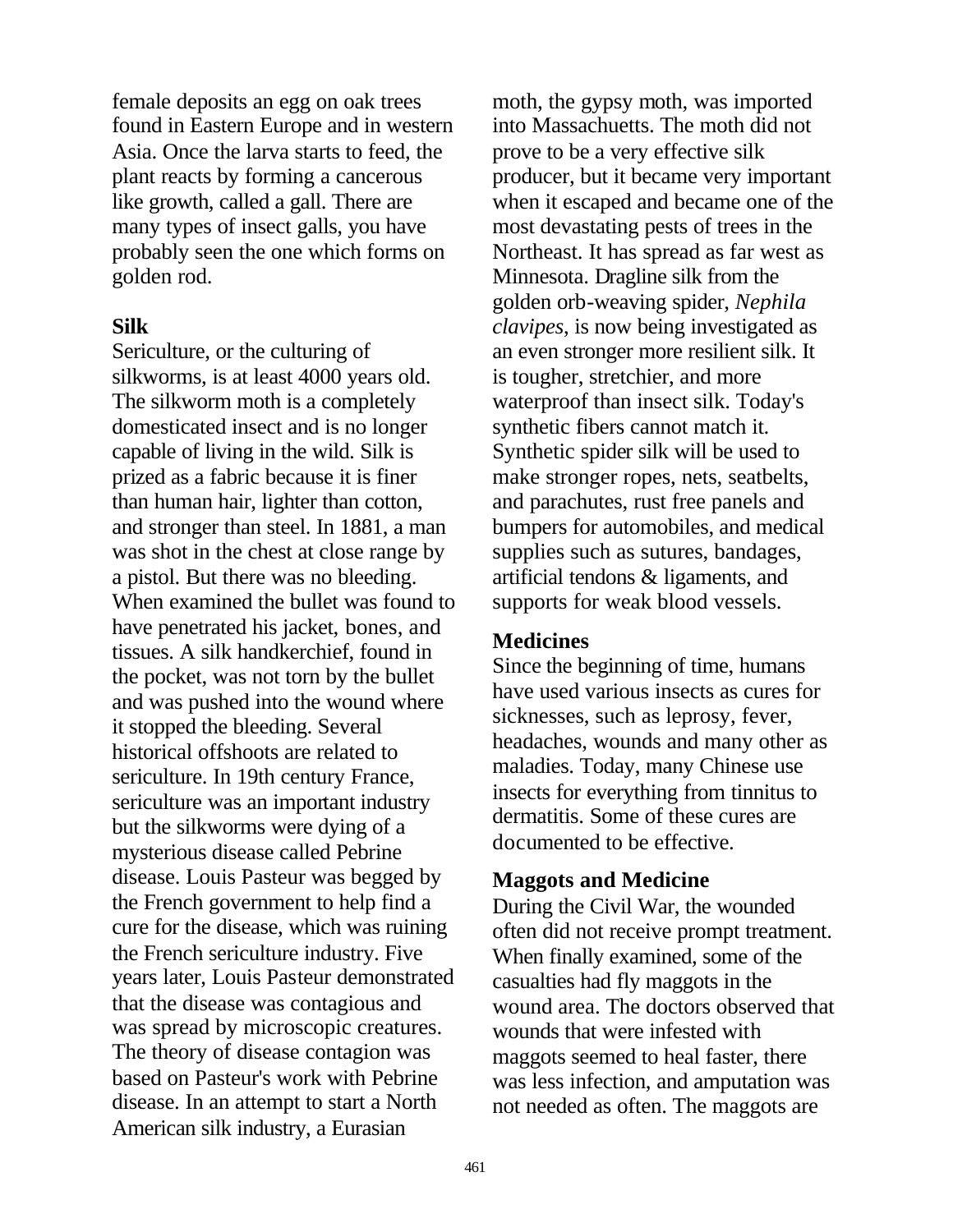larvae of the blowfly. These maggots only feed on dead or decaying flesh and do not harm living and healthy flesh. Additionally, they excrete urea, which acts like an antiseptic, thus keeping the wound clean. In fact, these maggots were used in hospitals to clean wounds until cheaper antibiotics and antiseptics were found. Today, in severe burn cases where the old skin has to be removed or for wounds that will not heal, maggots are still used.

#### **Bandages and Stitches**

Ants from the silk cotton tree collect lint that can be used as a bandage to stop bleeding. Spider webs also help stop bleeding. If the wound is too large for bandaging, try soldier ants. By holding the wound together and letting the ants bite so that their mandibles go across the wound, they will pull the tissue together and suture the cut closed. They do not let go even if their bodies are cut off.

#### **Arthritis**

An old-fashioned cure for stiff joints is a bee sting. Beekeepers have less arthritis than most people and they claim that frequent bee stings keep their joints supple. Research is underway today to determine the effectiveness of these claims.

#### **Insects As Food**

Many cultures consider insects a delicacy and some may not have survived without the use of insects in their diet. It is not unusual to see a Chinese child munching on a diving beetle during a stroll through a park. Native Americans used grasshoppers to sustain themselves during the long winter months. How many of you enjoy lobster tails or crab legs? Remember that they are closely related to insects. Crabs and lobsters feed on decaying animals, so what would you rather eat, something that eats dead fish heads or nice clean plants? Are insects nutritious? We need vitamins, minerals, carbohydrates, fats and proteins to maintain good health. We must get vitamins from our diet,our bodies cannot manufacture them. Silkworm pupae have ample amounts of vitamin A, locusts are rich in riboflavin and niacin, and honeybee larvae contain high amounts of vitamin D.

#### **Activity One:**

- 1. Review what the students have learned about insects as pests and ask if there are ways that insects are beneficial to humans. *(See list and descriptions in the background.)*
- 2. Have the students select one of the beneficial insects listed above or others if they'd prefer, conduct Internet research on them and prepare an oral report and poster project on one.
- 3. Have the students develop a worksheet, table or crossword puzzle for their classmates to complete as they give their report.

#### **Activity Two:**

- 1. Hand out copies of the *Africanized Honey Bee* article and *Reading For Content* questions.
- 2. Have students read the article and answer the questions.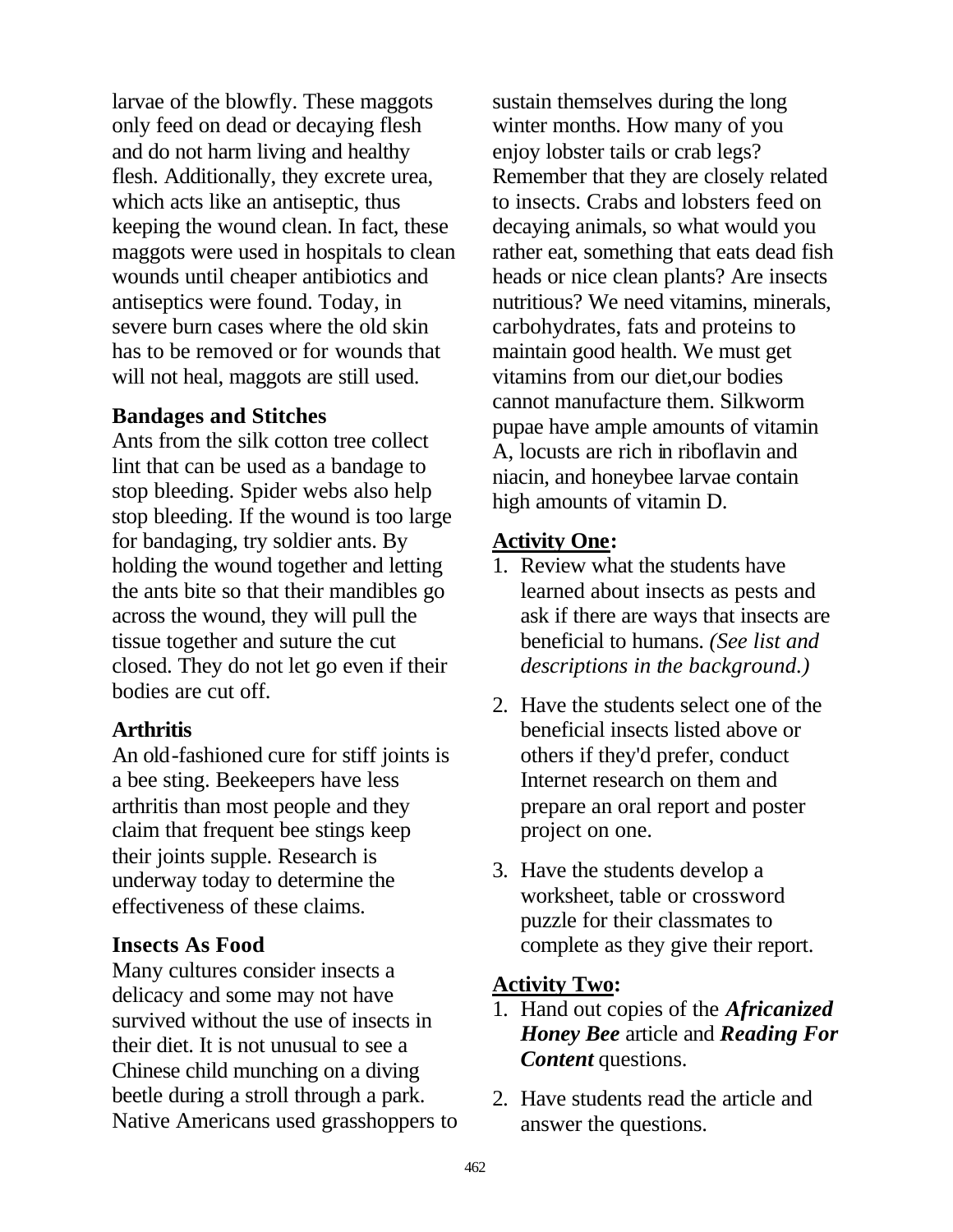3. Discuss the information with the students.

#### **Activity Three:**

- 1. Hand out copies of the *Insect Pollinators of Cultivated Crop Plants*, one per student.
- 2. Have students read the list and discuss how many of their favorite foods would be unavailable without pollinators.
- 3. Have the students write an acrostic, poem or rap that includes at least 20 of these crops.

#### **Extensions or Alternatives:**

- 1. Divide the class into small groups to complete activity one.
- 2. Have the students research the dance of the honeybee and use it to communicate a message to their classmates.
- 3. Invite a beekeeper into class with his hive of bees as a speaker.
- 4. Using information found on the websites, have students create a tivia quiz or game.

#### **Evaluation Options:**

- 1. Evaluate the oral reports of the students, their posters and creative tools they developed for other students to use.
- 2. Assess the accuracy of the reading for content answers.
- 3. Evaluate the creative efforts in activity three and include the work in the student's portfolio.

#### **Resources:**

- 1. The number of websites that provide reliable, science-based information on entomology is phenomenal. A thorough website listing of sites is found in the appendices. Several excellent sites follow.
- 2. An adjudicated site that has screened hundreds of sites and recommends the best sites and resources available is developed by the University of Florida at Gainesville. http://www.ifas.ufl.ed u/~entweb/uf-bob/.



3. BugBios, Insects on the Web, http://insects.org/index.html.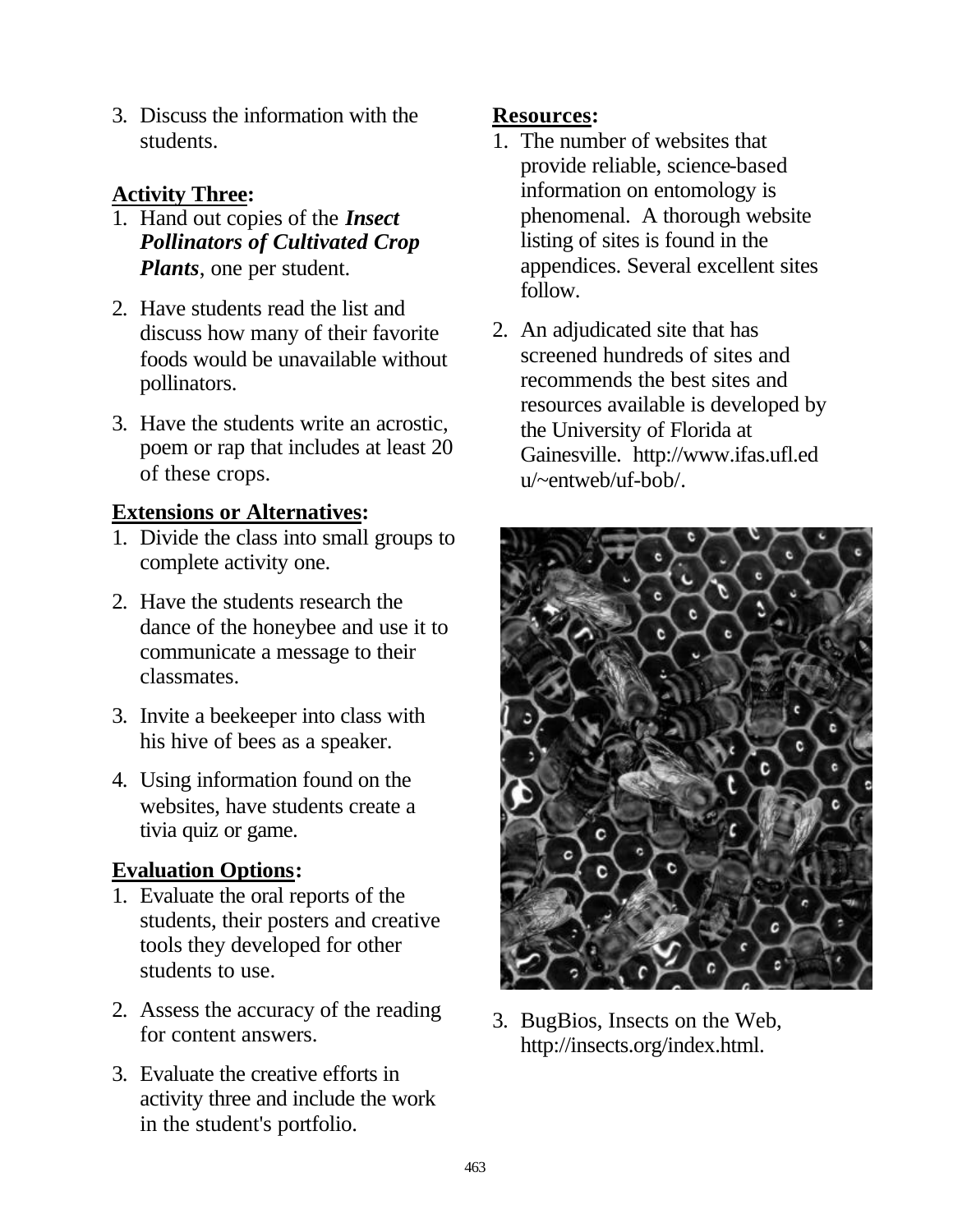- 4. Insect Zoo, http://www.naturalpartn ers.org/InsectZoo/TableOfContents/ index.html.
- 5. Orkin Insect Zoo: Bibliography -- Young Adult and Adult Insect Books. http://www.naturalpartners.org/Inse ctZoo/Bibliography/adultBooks.htm l.
- 6. Young Entomologist Society, MiniBeast Museum, http://members.aol.com/YES/minim enu.html

#### *ANSWERS FOR READING FOR CONTENT*

1. a

- 2. b
- 3. d
- 4. c
- 5. c

#### **Notes:**



Florida Ag in the Classroom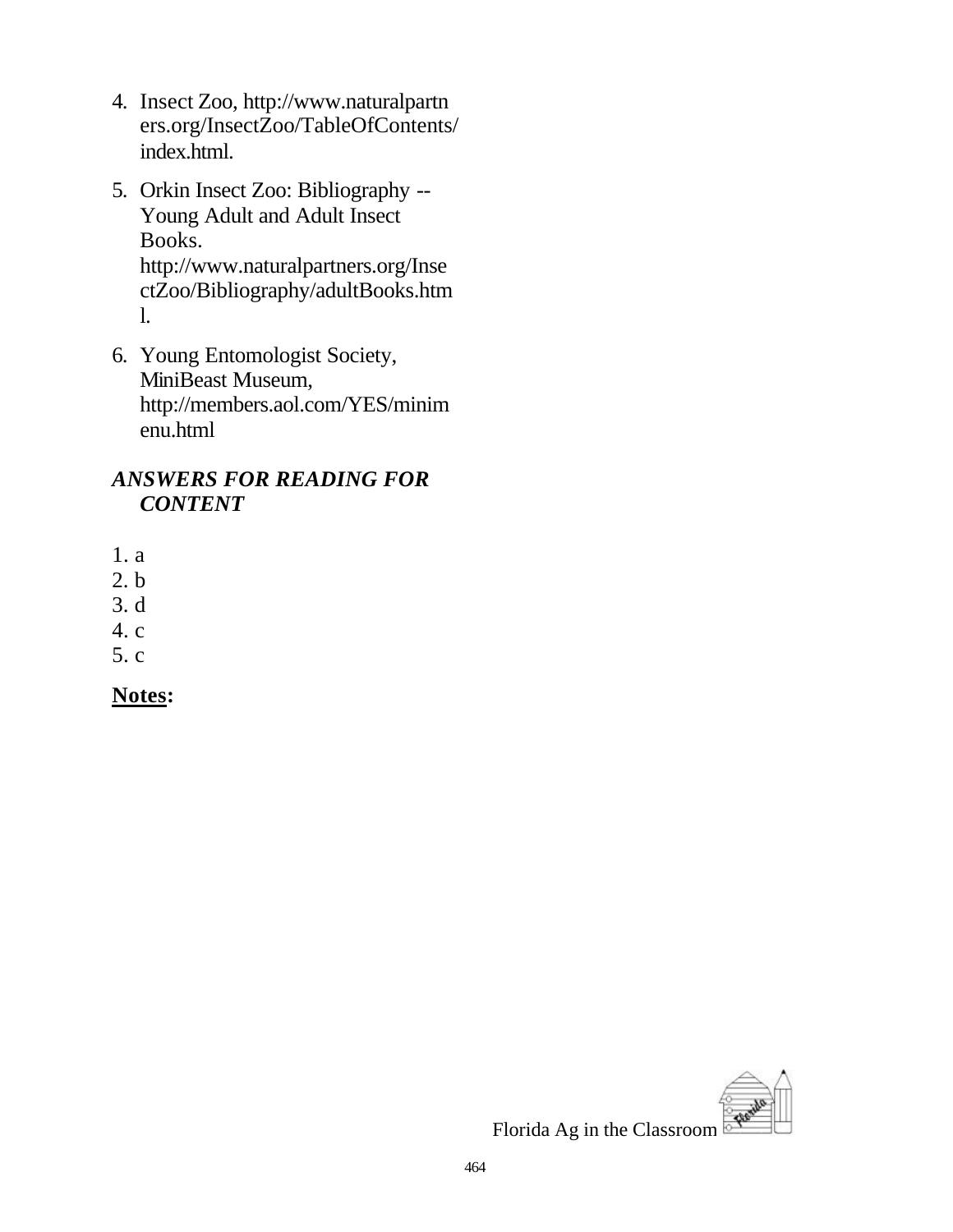# **Africanized Honeybees**

In 1956, researchers in Brazil attempted to develop a more appropriate honeybee than the races that had been imported from Europe. Honeybee queens from Africa, whose offspring were presumably better suited for tropical Brazilian conditions, were imported and established in test colonies in Rio Claro, Sao Paulo, Brazil. In 1957, some African bee swarms escaped into the Brazilian countryside where their queens hybridized with the more docile resident European honeybees. African honeybee queens were also given to beekeepers at that time. The offspring of these bees defended their nests more vigorously, swarmed more often, and were generally better suited for survival in the tropics than European honeybees. Researchers named this African - European hybrid the Africanized honeybee. However, as a result of widely publicized stinging incidents, the movie industry and media used the name "Killer Bee" to describe the Africanized honeybee, thus giving the public serious misconceptions about this type of honeybee. Occasional swarms on ships coming from South and Central America are a concern, but are not major threats to the public or to the beekeeping industry. The first Africanized honeybee colony found in the United States (as a result of natural range expansion) was reported on October 15, 1990, at Hildago, Texas, very near the Mexican border. Other Africanized honeybee swarms have been found since then, but all known Africanized honeybee swarms have been destroyed.

#### **Defensive Behavior Of Africanized Honeybees**

Unlike the docile European honeybees common in the United States, the Africanized honeybee defends its hive more quickly and will pursue intruders greater distances. Most serious stinging incidents have involved animals; but, on rare occasions, humans have also been stung. Stinging occurs after a human or animal has intruded the territory of the honeybee colony. In some cases, vibrations from machinery have provoked stinging incidents. Chance encounters with individual Africanized honeybees on blossoms pose no greater threat than an encounter with European honeybees. Even though mass stinging is terrifying and could be life threatening, it is rare. Also, the venom from one Africanized honeybee sting is no more potent than the venom of a single European honeybee's sting. Common sense is the best defense for avoiding stings from all stinging insects - not just honey bees. If you are being stung, or you are in the vicinity of large numbers of insects you think might sting, calmly, but quickly, move away from the area.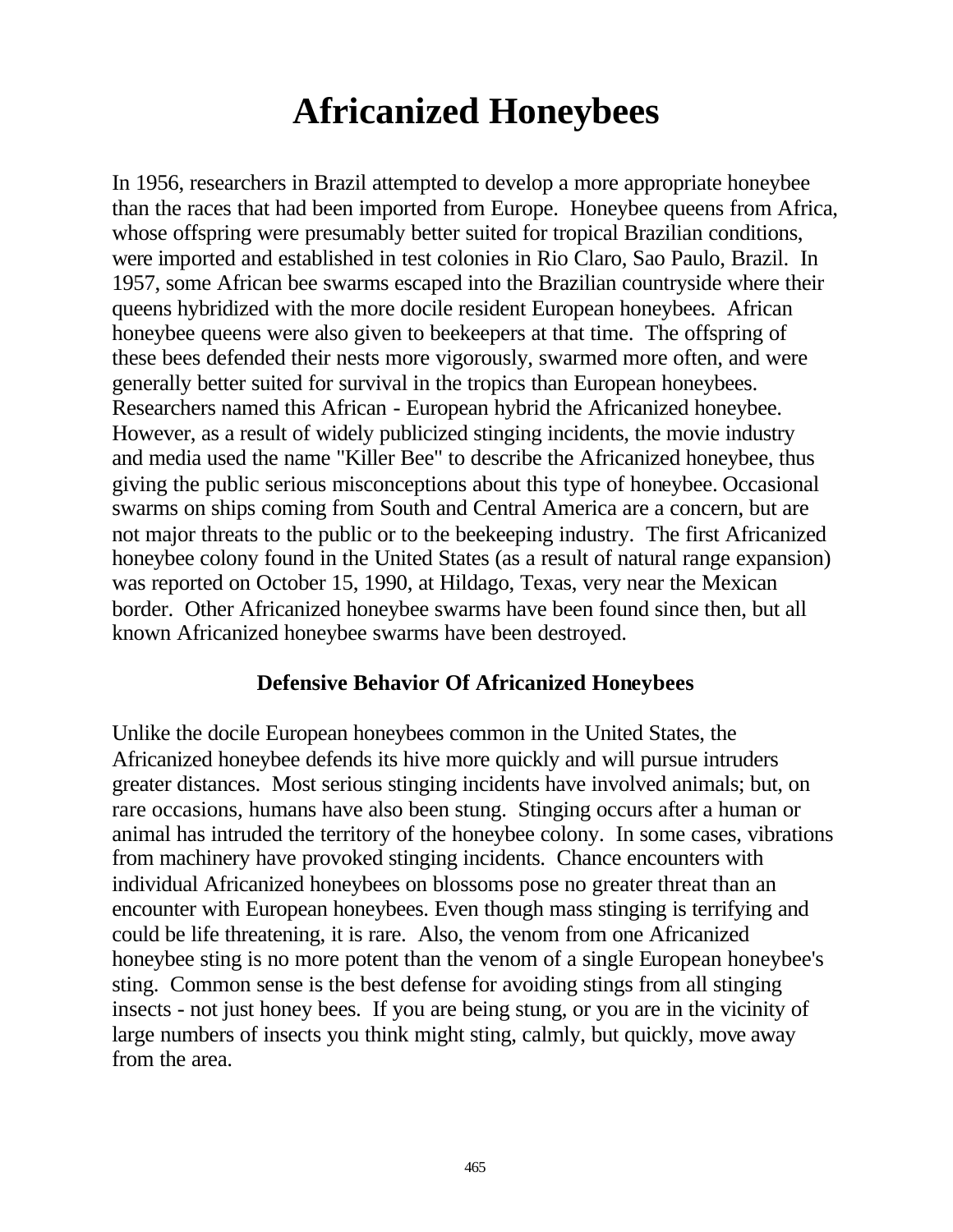#### **Other Africanized Honeybee Traits**

In spite of its "big" reputation, the Africanized honeybee is actually smaller than the European honeybee. However, the difference is not obvious. For identification, special techniques must be used. Beekeepers in areas recently Africanized commonly complain that honey yields have dropped precipitously. However, after developing different management schemes over several years, honey yields in Africanized areas have recovered somewhat.

The Africanized honeybee produces swarms more often than the European honeybee currently found in the United States. This is due in part to their shorter development time and the propensity to use resources to rear more bees, rather than to store their resources for periods of shortage. Consequently, Africanized honeybees sometimes gain a population advantage over European honeybees. Africanized honeybees frequently construct nests in exposed areas that would rarely be selected by European honeybees. However, the higher frequency of exposed nests could be because the preferred sites are occupied. Since these bees are well suited for life in warm climates, there is reason to believe that the warmer

states will have to contend with feral Africanized honeybee establishment first. However, due to potential encounters with European honeybees in great numbers, the Africanized honeybee could become further hybridized. In the future, even honeybees in northern states may show some Africanized honeybee traits. Both European honeybees and Africanized honeybees require pollen collected from plants as a protein source. The Africanized honeybees' unique manageability



characteristics concern many U.S. beekeepers who move thousands of colonies each season for crop pollination and honey production.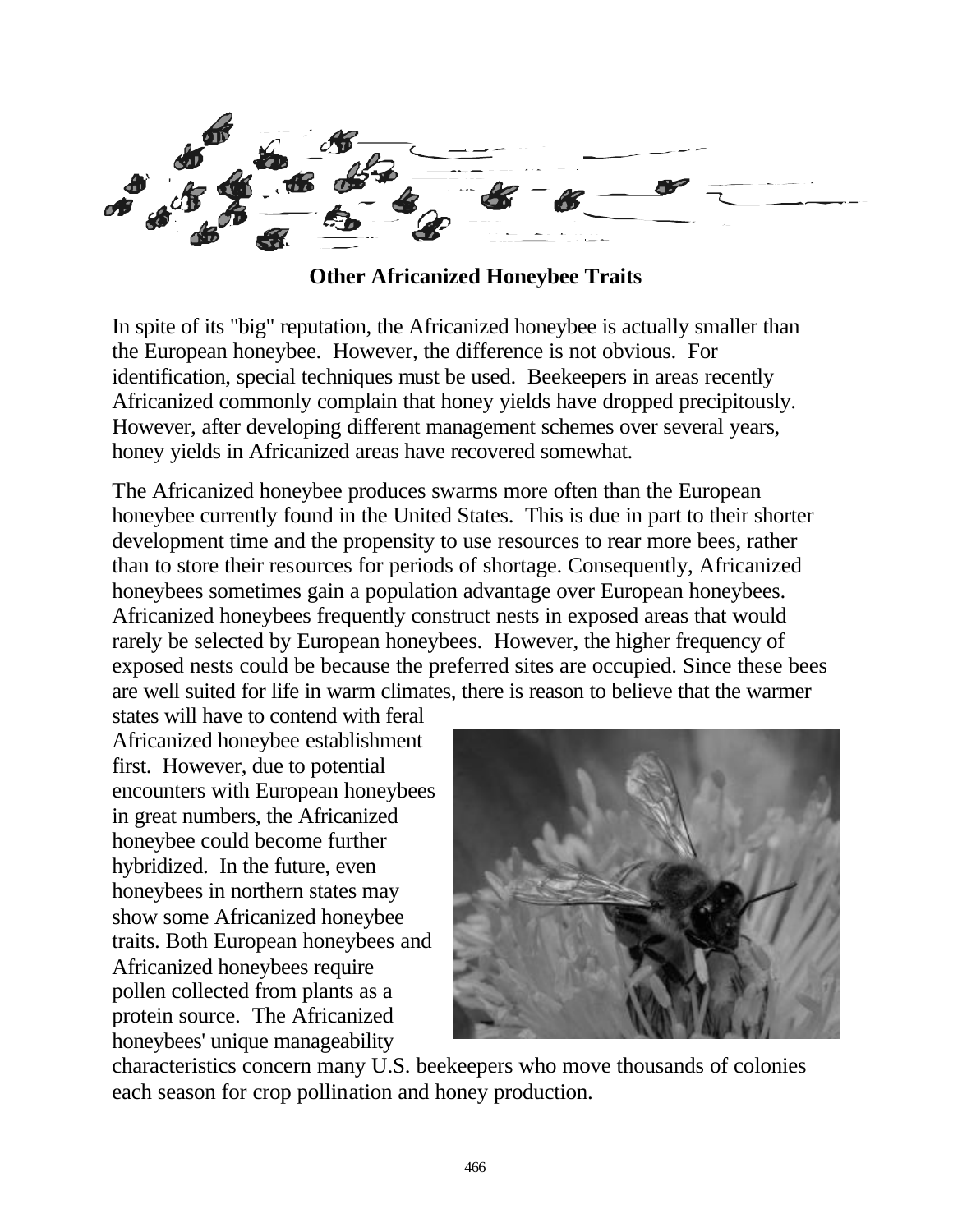#### **If Africanization Is Suspected**

If Africanization is suspected, contact your county agent, state apiarist, state beekeeping extension specialist, or the local bee inspector for help. Determining whether or not Africanization has occurred is a difficult procedure that will require technical assistance. The county extension office will usually have the address and telephone numbers for authorities who can help.

#### **Understanding The Africanized Honey Bee**

Scientists have studied the Africanized honeybee in other countries for many years. These projects conducted in Argentina, Venezuela, French Guiana, Brazil, and other South and Central American countries during the past twenty years have yielded much information about Africanized honeybee behavior and biology.



Cooperative programs between the United States and Mexico have also been helpful in understanding the Africanized honeybee's swarming behavior and rate of spread. Though much has been learned about the Africanized honeybee, more research is needed.

Articles about deaths associated with the Africanized honeybee have been published, but the actual number of deaths has been very small. Statistically, everyday risks, such as auto accidents, pose a much greater risk to the public. The public should stay informed about issues concerning Africanized honeybees, but



not be unduly alarmed. Any future Africanized honeybee problems are not without solutions.

This article was adapted from a fact sheet prepared by Dr. James E. Tew, National Program Leader, Apiculture, Extension Service, United States Department of Agriculture (USDA) and The Ohio State University at Wooster, Ohio and Dr. Anita M. Collins, Research Leader, Honey Bee Research Laboratory, Agriculture Research Service, USDA, Weslaco, Texas in cooperation with the USDA Interagency Technical Working Group on the Africanized Honey Bee.



Florida Ag in the Classroom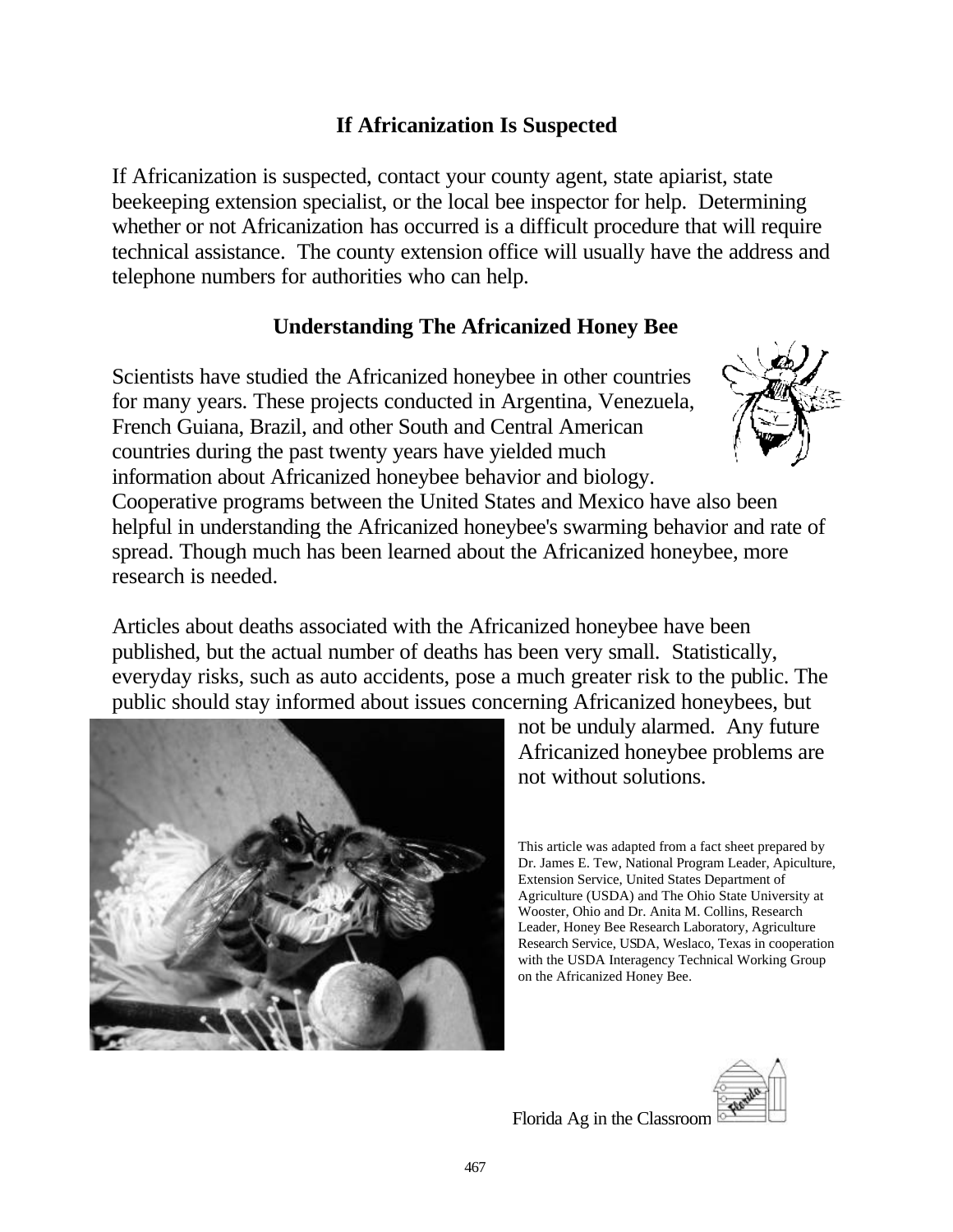## **Africanized Honeybees**

Read the article on Africanized Honeybees and then answer these questions. Please read carefully and select the best answer by circling it.

- 1. Why were African honeybees brought to the Americas?
	- a. to develop a honeybee better suited for South America
	- b. to attach bees in the U.S as a form of warfare
	- c. to create killer bees
	- d. none of the above
	- d. all of the above
- 2. Africanized honeybees are compared to European honeybees.
	- a. more docile
	- b. more aggressive
	- c. easier to handle
	- d. none of the above
- 3. Africanized honeybees can be brought to attack in mass by:
	- a. an attack on their hive.
	- b. the vibrations of heavy machinery.
	- c. a person stepping on a nest.
	- d. all of the above.
- 4. If you were to find an Africanized honeybee hive, you should:
	- a. hit it with a stick to kill the queen.
	- b. leave it alone and tell no one.
	- c. leave it alone and call the county agent or a local beekeeper.
	- d. all of the above.
- 5. The Africanized honeybees are:
	- a. easy to tell apart from European honeybees.
	- b. larger than European Honeybees.
	- c. slightly smaller that European honeybees.
	- d. all of the above.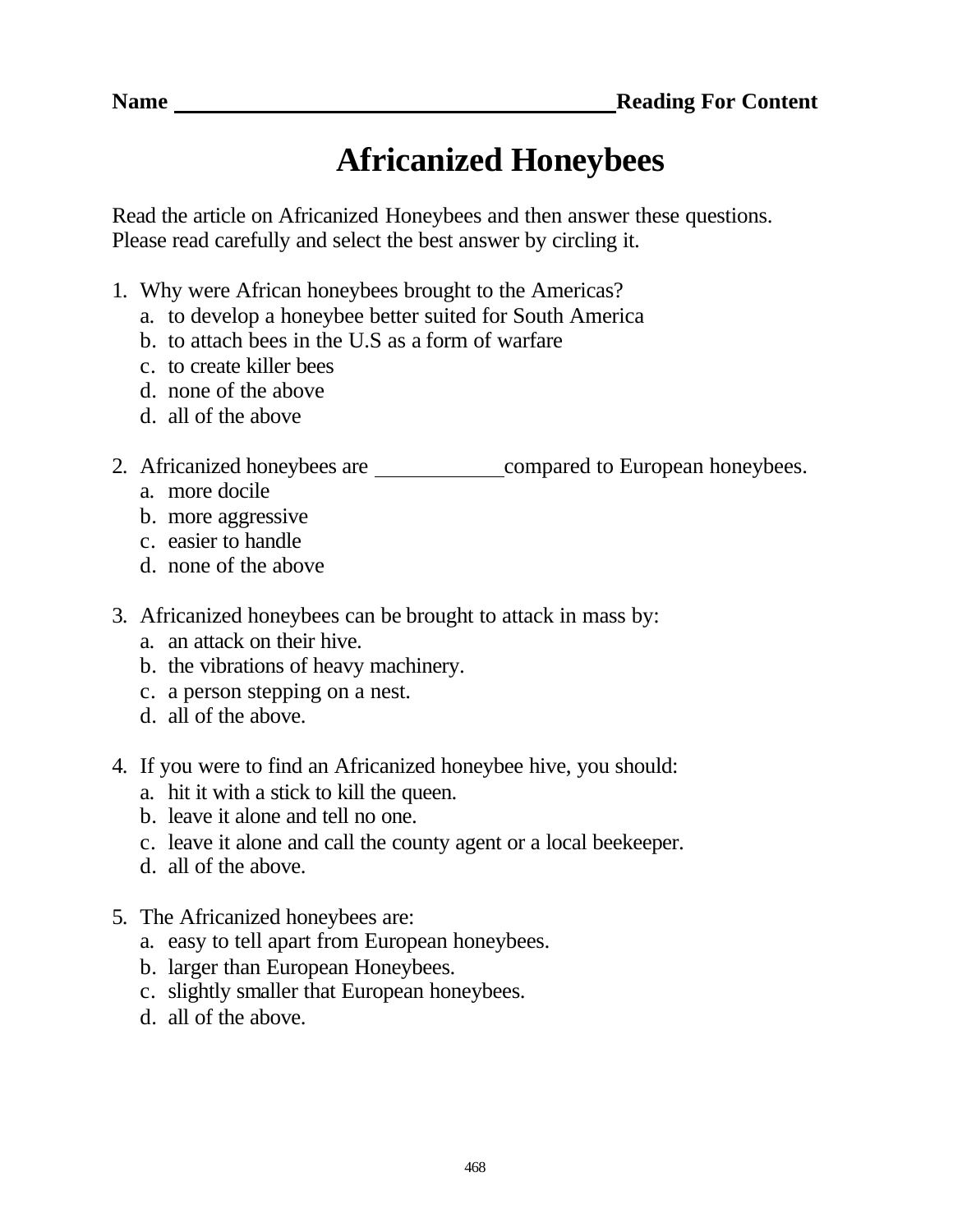#### **Insect Pollination Of Cultivated Crop Plants**

by S.E. McGregor, USDA Originally published 1976

| Alfalfa                | Coffee            | Onion                |
|------------------------|-------------------|----------------------|
| Allspice               | Coriander         | Papaws               |
| Almonds                | Cotton            | Papayas              |
| Anise                  | Crabapple         | Parsley              |
| Apple                  | Cranberry         | Parsnips             |
| Apricot                | Cucumber          | <b>Passion Fruit</b> |
| Artichoke              | Currants          | Peppers of all types |
| Asparagus              | Dates             | Peaches              |
| Avocado                | Dill              | Pears                |
| Beans of all types     | Eggplant          | Peas of all types    |
| <b>Beet</b>            | Endive            | Peanuts              |
| <b>Black Berry</b>     | Fennel            | Persimmons           |
| <b>Black Pepper</b>    | Figs              | Plums                |
| Blueberry              | Flax (linen)      | Pomegranate          |
| <b>Broccoli</b>        | <b>Gherkins</b>   | Prunes               |
| <b>Brussel Sprouts</b> | Gooseberry        | Pumpkins             |
| <b>Buckwheat</b>       | Gourds            | Quince               |
| Cacao (Cocoa beans)    | Grapes            | Radish               |
| Cabbage                | Guava             | Raspberry            |
| Carambola              | Herbs             | Rutabaga             |
| Caraway                | Huckleberry       | Safflower            |
| Cardamon               | Kenaf             | Sesame               |
| Carrots                | Kiwi              | Squash               |
| Cashew                 | Kola nut          | Strawberry           |
| Cauliflower            | Lavender          | Sunflower            |
| Celeriac               | Leeks             | Tea                  |
| Celery                 | Lettuce           | Tomato               |
| Cervil                 | Litchi            | Trefoil              |
| Chayote                | Loquat            | Turnip               |
| Cherimoya              | Macadamia Nuts    | Vanilla              |
| Cherry                 | <b>Mangos</b>     | Vetch                |
| Chestnut               | Mace              | Watermelon           |
| Chicory                | Muskmelon         | <b>White Pepper</b>  |
| Chives                 | <b>Mustard</b>    |                      |
| Citrus of all types    | <b>Nectarines</b> |                      |
| Clove                  | Nutmeg            |                      |
| <b>Clovers</b>         | Okra              |                      |
| Coconut                | Olives            |                      |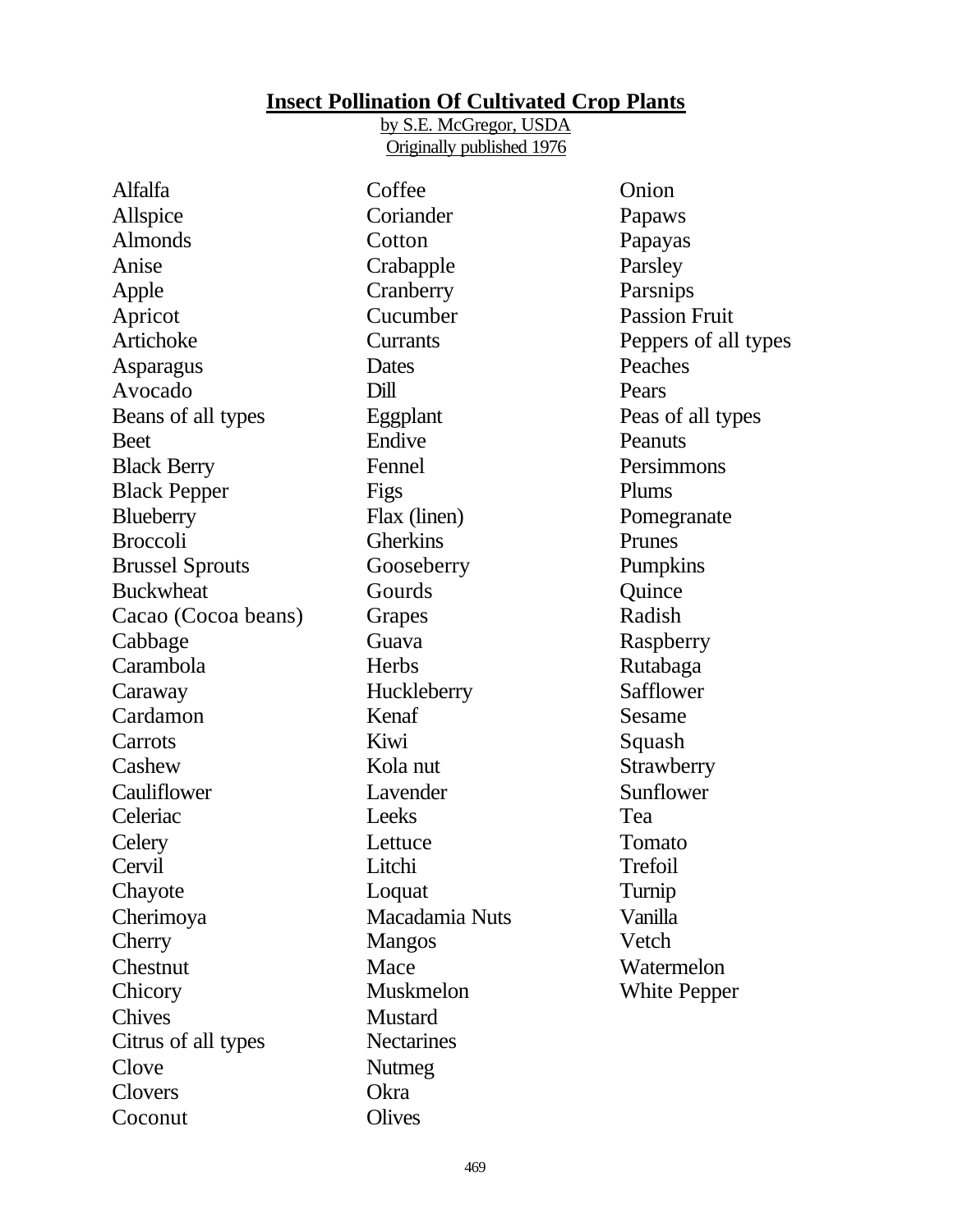# **Insects on the Web**

## **Honeybees**

**Tales From the Hive** http://www.pbs.org/wgbh/nova/bees

**Bee Article**  http://www.slimeworld.org/honey/bbarfart.html

#### **Beekeeping**

http://www.edis.ifas.ufl.edu/scripts/htmlgen.exe http://www.ces.ncsu.edu/depts./ent/notes/Beekeeping/bee15.html http://edis.ifas.ufl.edu/BODY\_AA088

**Glorybee Foods, Inc.** http://glorybee.com/art13.html

**Honey.com** http://www.honey.com

#### **The Honeybee Dance**

http://gears.Tucson.ars.ag.org/ic/dance/dance.html http://ourworld.compuserv.com/homepages/Beekeeping/beedance.htm

#### **Honeybee Trivia**  http://www.umt.edu/biology/bees/trivia.htm

**NASS Report** http://gears.Tucson.ars.ag.gov/dept/adf.html

**National Honey Board** http://www.nhb.org

**The Value of Honey Bees as Pollinators of U.S. Crops in 2000** http://bee.airoot.com/beeculture/pollination2000/pg1.html



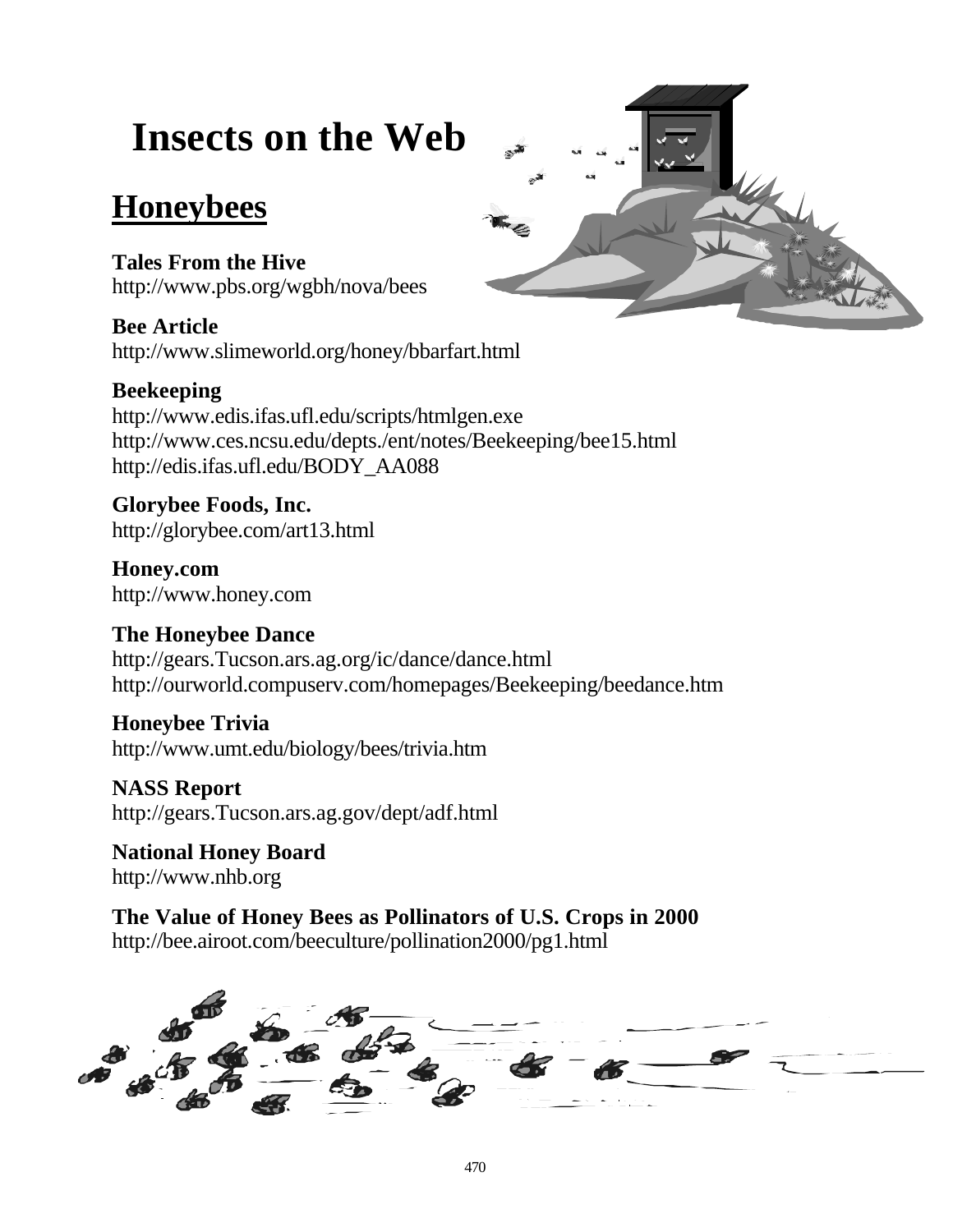# **General Insect Topics**

**Arthropod Trivia** http://members.aol.com/YESedu/trivia.html

**Basic Facts: Benefits of Insects** http://www.natural partners.org/InsectZoo/Student/Basic.benefits.html

#### **Basic Facts: Harm Done by Insects and Spiders** http://www.natural partners.org/InsectZoo/Student/Basic.harm.html

**BugBios, Insects on the Web** http://insects.org/index.html.

#### **Bumble Bees**

http://www.farminfo.org/bees/bumble-bees-m.htm http://www.Cardiff.ac.uk/ibra/bumble.html http://Hercules.users.netlink.co.uk/Bee.html

#### **Classification and Identification**

http://members.aol.com/YESedu/arthrocl.html

#### **Insect Zoo**

http://www.naturalpartners.org/InsectZoo/TableOfContents/index.html.

#### **Insect Goods and Services**

http://www.ndsu.nodak.edu/instruct/brewer/goods.htm

#### **Insect Recipes** http://www.ent.iastate.edu/misc/insectsasfood.html

**Insect Trivia** http://www.ag.auburn.edu/dept/ent/misc/trivia.html

**Insect World**  http://www.inearthlife.net/insects/

**Insects in Chinese Culture** http://ux6.cso.uiuc.edu/~z-huang/insect.html

**Introduction to Insects** http://members.aol.com/YESedu/introbug.html

#### **MINIBEAST FOLKLORE** http://members.aol.com/YESedu/folklore.html